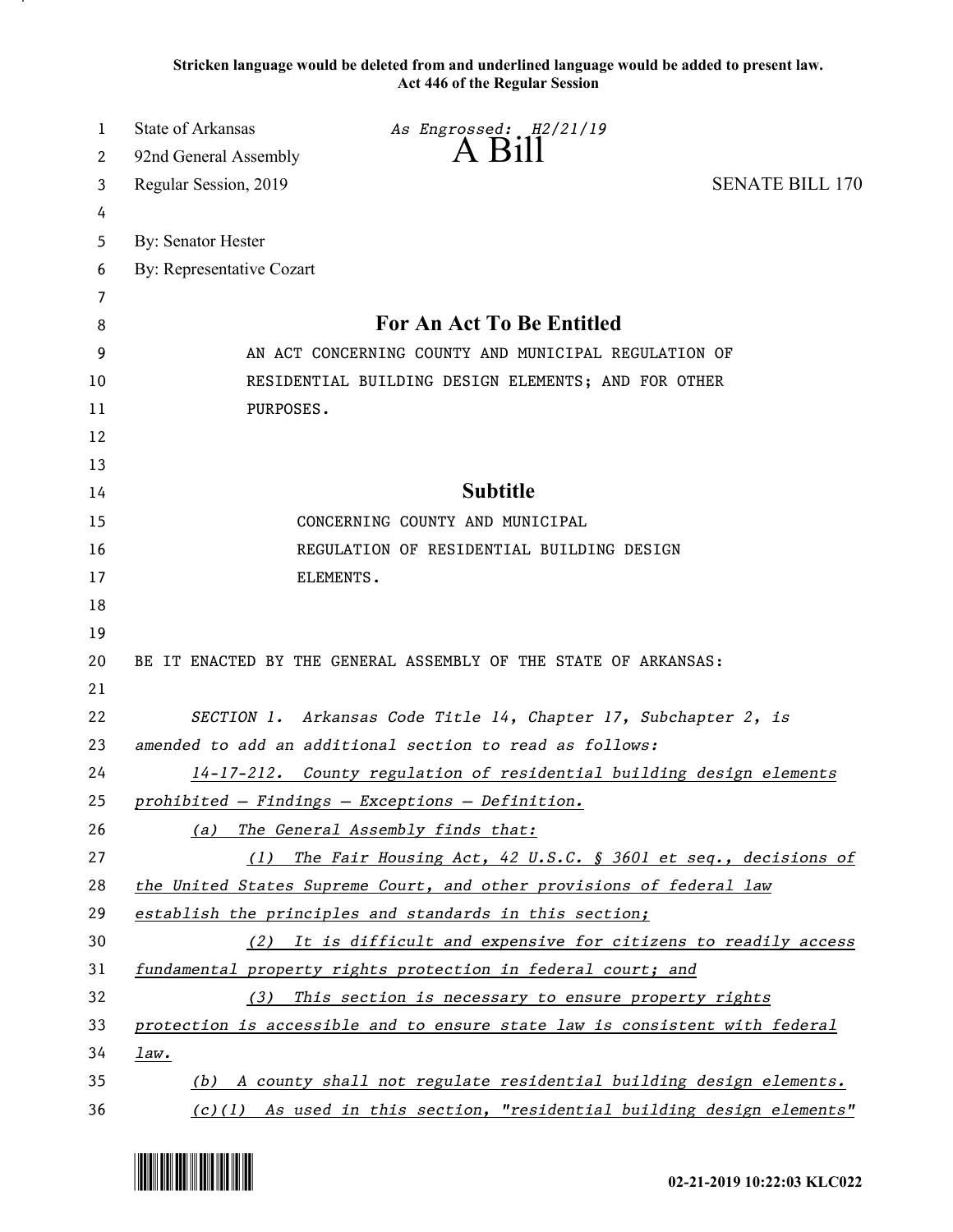| 1  | means:                                                                       |
|----|------------------------------------------------------------------------------|
| 2  | (A)<br>Exterior building color;                                              |
| 3  | Type or style of exterior cladding material;<br>(B)                          |
| 4  | (C) Style or materials of roof structures, roof pitches,                     |
| 5  | or porches;                                                                  |
| 6  | (D)<br>Exterior nonstructural architectural ornamentation;                   |
| 7  | Location, design, placement, or architectural styling<br>(E)                 |
| 8  | of windows and doors, including garage doors and garage structures;          |
| 9  | (F)<br>The number and types of rooms;                                        |
| 10 | (G)<br>The interior layout of rooms; and                                     |
| 11 | The minimum square footage of a structure.<br>(H)                            |
| 12 | As used in this section, "residential building design<br>(2)                 |
| 13 | elements" does not include:                                                  |
| 14 | (A) The height, bulk, orientation, or location of a                          |
| 15 | structure on a lot; or                                                       |
| 16 | Buffering or screening used to:<br>(B)                                       |
| 17 | (i) Minimize visual impacts;                                                 |
| 18 | (ii) Mitigate the impacts of light and noise; or                             |
| 19 | (iii) Protect the privacy of neighbors.                                      |
| 20 | (d)<br>This section does not apply to:                                       |
| 21 | (1) A structure located in an area designated as a local                     |
| 22 | historic district under applicable state law;                                |
| 23 | (2) A structure located in an area designated as a historic                  |
| 24 | district on the National Register of Historic Places;                        |
| 25 | (3) A structure designated as a local, state, or national                    |
| 26 | historic landmark;                                                           |
| 27 | (4) A regulation created by a valid private covenant or other                |
| 28 | contractual agreement among property owners relating to residential building |
| 29 | design elements, including without limitation a cooperative contractual      |
| 30 | agreement between a property owner and a county;                             |
| 31 | (5) A regulation directly and substantially related to the                   |
| 32 | requirements of applicable state or federal building or safety codes;        |
| 33 | (6) A regulation applied to manufactured housing in a manner                 |
| 34 | consistent with applicable law;                                              |
| 35 | (7) A regulation adopted as a condition for participation in                 |
| 36 | the National Flood Insurance Program;                                        |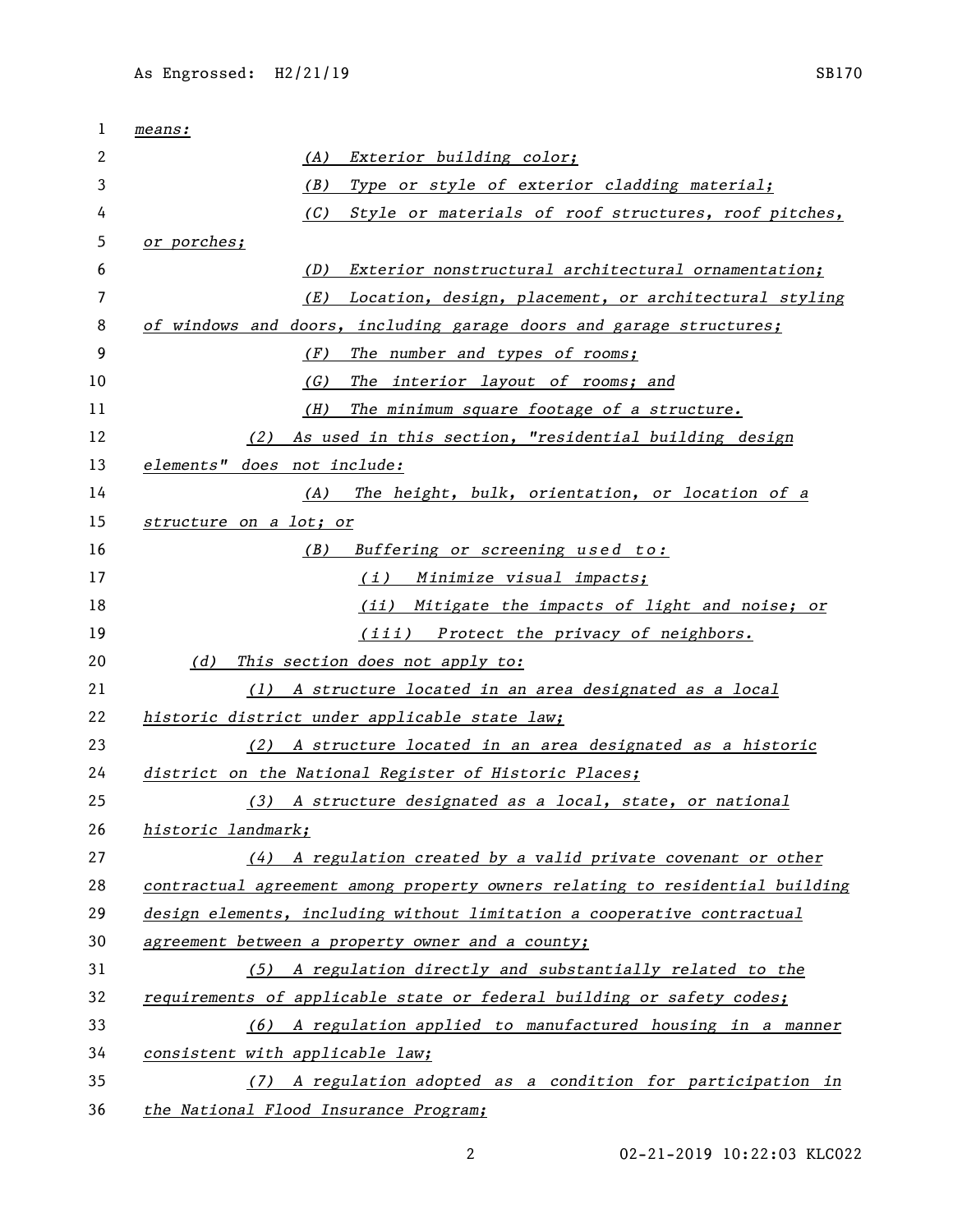| 1  | (8) A central business improvement district under the Central                 |
|----|-------------------------------------------------------------------------------|
| 2  | Business Improvement District Act, § 14-184-101 et seq.;                      |
| 3  | (9) A multifamily residential structure or other nonsingle-family             |
| 4  | dwelling;                                                                     |
| 5  | (10) The application of a county policy, regulation, or ordinance             |
| 6  | affecting residential building design elements on an existing property on or  |
| 7  | before February 28, 2019, but not as to any other property thereafter;        |
| 8  | (11) A county policy, regulation, or ordinance derived from the               |
| 9  | county's police power and directly related to an established immediate public |
| 10 | health or safety hazard;                                                      |
| 11 | (12) A valid exercise of express statutory authority to regulate              |
| 12 | residential building design elements under $\S 14-95-101$ et seq., concerning |
| 13 | urban service districts; or                                                   |
| 14 | (13) A policy or regulation of an overlay district, if before the             |
| 15 | policy or regulation is implemented:                                          |
| 16 | (A) Notice is provided to property owners of an overlay                       |
| 17 | district under § 14-56-422;                                                   |
| 18 | A petition to support the policy or regulation is<br>(B)                      |
| 19 | attached with signatures of a majority of property owners in the proposed     |
| 20 | overlay district; and                                                         |
| 21 | The overlay district makes a determination that the<br>(C)                    |
| 22 | policy or regulation complies with the Private Property Protection Act, § 18- |
| 23 | $15 - 1701$ et seq.                                                           |
| 24 |                                                                               |
| 25 | SECTION 2. Arkansas Code Title 14, Chapter 56, Subchapter 2, is               |
| 26 | amended to add an additional section to read as follows:                      |
| 27 | 14-56-204. Municipal regulation of residential building design                |
| 28 | elements prohibited - Findings - Exceptions - Definitions.                    |
| 29 | The General Assembly finds that:<br>(a)                                       |
| 30 | The Fair Housing Act, 42 U.S.C. § 3601 et seq., decisions of<br>(1)           |
| 31 | the United States Supreme Court, and other provisions of federal law          |
| 32 | establish the principles and standards in this section;                       |
| 33 | (2) It is difficult and expensive for citizens to readily access              |
| 34 | fundamental property rights protection in federal court; and                  |
| 35 | This section is necessary to ensure property rights<br>(3)                    |
| 36 | protection is accessible and to ensure state law is consistent with federal   |

02-21-2019 10:22:03 KLC022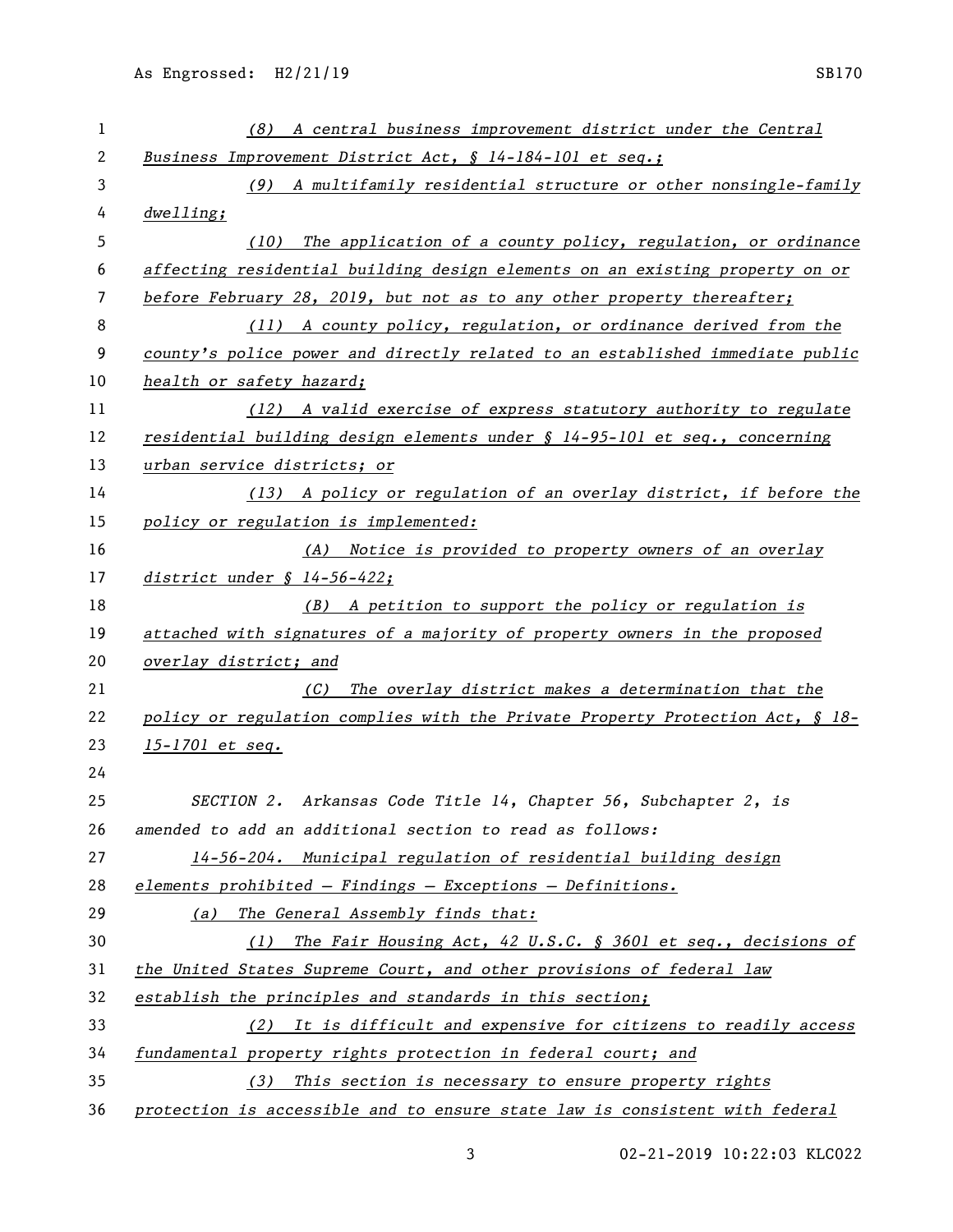| $\mathbf 1$ | law.                                                                         |
|-------------|------------------------------------------------------------------------------|
| 2           | (b) A municipality shall not regulate residential building design            |
| 3           | elements.                                                                    |
| 4           | (c)(1) As used in this section, "residential building design elements"       |
| 5           | means:                                                                       |
| 6           | Exterior building color;<br>(A)                                              |
| 7           | Type or style of exterior cladding material;<br>(B)                          |
| 8           | Style or materials of roof structures, roof pitches,<br>(C)                  |
| 9           | or porches;                                                                  |
| 10          | Exterior nonstructural architectural ornamentation;<br>(D)                   |
| 11          | Location, design, placement, or architectural styling<br>(E)                 |
| 12          | of windows and doors, including garage doors and garage structures;          |
| 13          | (F)<br>The number and types of rooms;                                        |
| 14          | The interior layout of rooms; and<br>(G)                                     |
| 15          | The minimum square footage of a structure.<br>(H)                            |
| 16          | As used in this section, "residential building design<br>(2)                 |
| 17          | elements" does not include:                                                  |
| 18          | The height, bulk, orientation, or location of a<br>(A)                       |
| 19          | structure on a lot; or                                                       |
| 20          | (B)<br>Buffering or screening used to:                                       |
| 21          | (i) Minimize visual impacts;                                                 |
| 22          | <u>(ii) Mitigate the impacts of light and noise; or</u>                      |
| 23          | (iii) Protect the privacy of neighbors.                                      |
| 24          | This section does not apply to:<br>(d)                                       |
| 25          | (1) A structure located in an area designated as a local                     |
| 26          | historic district under applicable state law;                                |
| 27          | (2) A structure located in an area designated as a historic                  |
| 28          | district on the National Register of Historic Places;                        |
| 29          | (3) A structure designated as a local, state, or national                    |
| 30          | historic landmark;                                                           |
| 31          | $(4)$ A regulation created by a valid private covenant or other              |
| 32          | contractual agreement among property owners relating to residential building |
| 33          | design elements, including without limitation a cooperative contractual      |
| 34          | agreement between a property owner and a municipality;                       |
| 35          | (5) A regulation directly and substantially related to the                   |
| 36          | requirements of applicable state or federal building or safety codes;        |

02-21-2019 10:22:03 KLC022